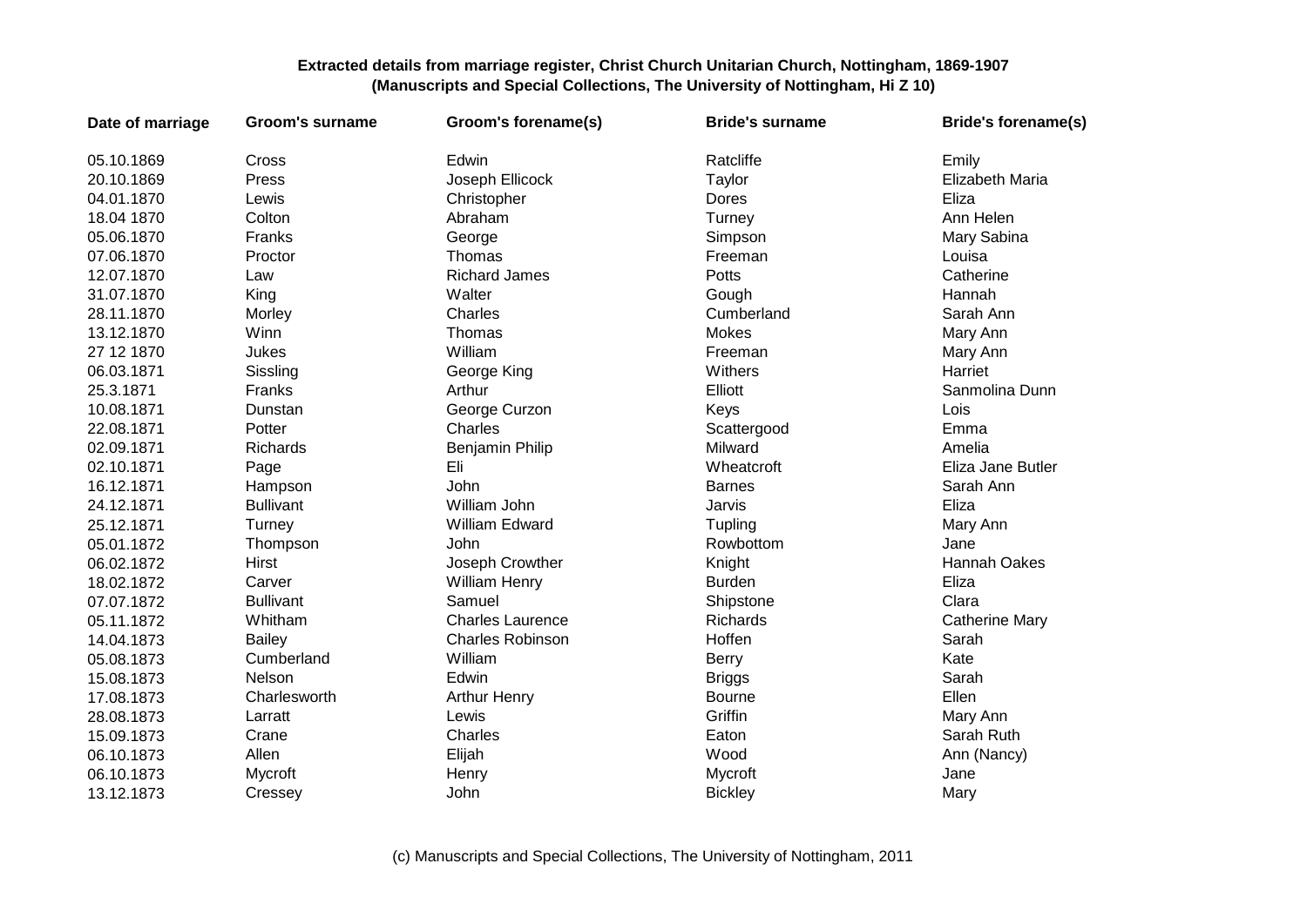| 10.01.1874 | <b>Belfield</b> | <b>Thomas Edwin</b>           | <b>Bickley</b>   | Elizabeth           |
|------------|-----------------|-------------------------------|------------------|---------------------|
| 21.02.1874 | Mycroft         | George                        | Simpson          | Jane                |
| 28.02.1874 | Stephenson      | Edward                        | Ormiston         | Emma                |
| 02.03.1874 | Cotton          | Joseph                        | Selby            | Sarah Elizabeth     |
| 22.03.1874 | Hutchinson      | John                          | Watson           | Mary                |
| 25.05.1874 | Richardson      | George                        | <b>Barrow</b>    | Mary                |
| 23.06.1874 | Richards        | George                        | Hoe              | Sarah Jane          |
| 23.08.1874 | West            | George                        | <b>Baldwin</b>   | Sarah Ann           |
| 27.09.1874 | Chamberlain     | John Henry                    | Wakefield        | Sarah               |
| 03.10.1874 | Whitmore        | <b>John</b>                   | Tomlinson        | Sarah Emma          |
| 12.10.1874 | Skelton         | Benjamin                      | Bourne           | Mary Ann            |
| 30.11.1874 | Wilkinson       | William                       | Clarke           | Isabella            |
| 31.12.1874 | Chambers        | John                          | Cumberland       | Mary                |
| 15.02.1875 | Hewson          | Thomas                        | <b>Ballance</b>  | Elizabeth           |
| 20.02.1875 | Alcock          | William                       | Javins           | Elizabeth           |
| 01.03.1875 | Chambers        | <b>Arthur Robert Birchell</b> | Price            | Caroline            |
| 1875       | Harper          | James                         | Pearson          | Elizabeth           |
| 25.04.1875 | Hammersley      | William (Jnr)                 | <b>Bowen</b>     | Emma Jane           |
| 20.05.1875 | Miller          | Henry James                   | Hallott          | Annie Louisa        |
| 03.10.1875 | Foster          | George                        | Chadburn         | Kate                |
| 07.11.1875 | Cundy           | Arthur                        | Kirk             | Mary Ann            |
| 14.11.1875 | Terzza          | Frederick                     | Harrison         | Sarah Ann Elizabeth |
| 24.12.1875 | King            | <b>Thomas Frederick</b>       | Collishaw        | Elizabeth Ann       |
| 25.12.1875 | <b>Nutt</b>     | James                         | <b>Bullivant</b> | Sophia              |
| 1876       | Watton          | Edwin                         | Connop           | Mary Ann            |
| 30.04.1876 | D'Hooge         | <b>Charles Ferdinand</b>      | Ackroyd          | Louisa              |
| 05.06.1876 | <b>Burley</b>   | Edwin                         | Sissling         | Ellen               |
| 06.09.1876 | Eckersley       | Joseph                        | Wood             | Fanny               |
| 02.10.1876 | Watkinson       | William                       | Lymn             | Mary Anne           |
| 29.11.1876 | Litchfield      | Louis                         | Radwell          | Annie               |
| 03.12.1876 | Hobson          | Sydney                        | McQuire          | Eliza               |
| 17.05.1877 | <b>Kirk</b>     | Frederick                     | Higgs            | Hannah              |
| 24.12.1876 | Southgate       | John Henry                    | Severn           | Sarah               |
| 22.02.1877 | Davies          | Harry Simeon                  | Ackroyd          | Clara Ann           |
| 29.03.1877 | Loving          | John                          | Mellor           | Lydia               |
| 02.04.1877 | Lee             | William Henry Higgett         | Whittle          | Anne                |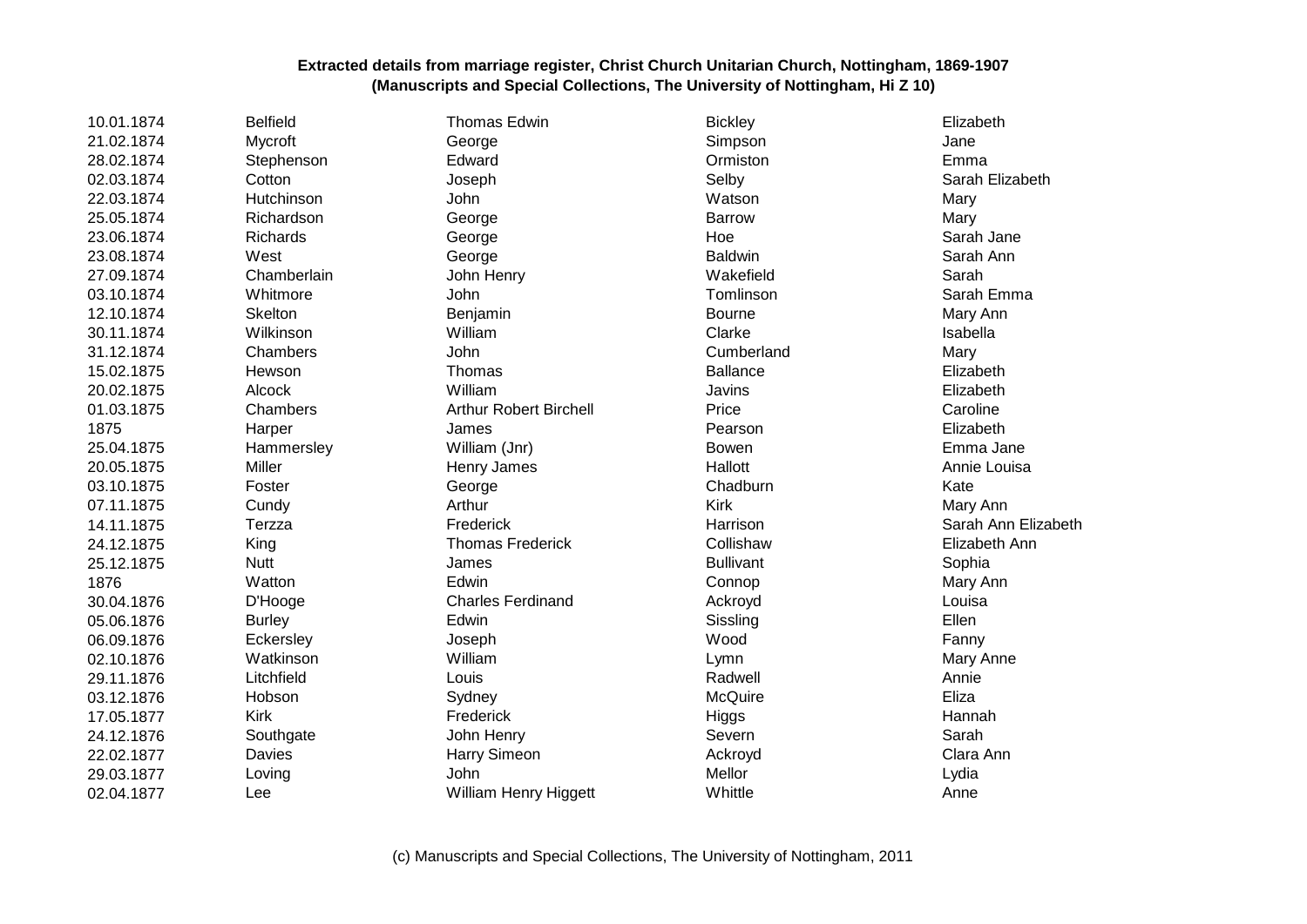| 02.05.1877 | Salsbury       | Josiah                   | Clarke           | Catherine         |
|------------|----------------|--------------------------|------------------|-------------------|
| 15.09.1877 | Turner         | Thomas                   | Woodcock         | Sarah Ann         |
| 23.09.1877 | Shipley        | Charles Joseph           | Reynolds         | Lucy              |
| 01.10.1877 | Proctor        | William                  | Mellor           | Priscilla         |
| 18.12.1877 | Walker         | <b>William Grice</b>     | Collishaw        | Annie             |
| 25.12.1877 | Smith          | Samuel                   | Stevenson        | Emma Bethia       |
| 10.01.1878 | <b>Binch</b>   | Samuel                   | Smith            | Caroline          |
| 31.01.1878 | Press          | John Thomas              | Scottorn         | Mary Ann          |
| 24.03.1878 | Watterson      | Arthur                   | <b>Bremer</b>    | Sarah             |
| 30.03.1878 | <b>Birks</b>   | Benjamin                 | <b>Burgain</b>   | Hannah            |
| 19.04.1878 | Litchfield     | Henry William            | Shaw             | Mary              |
| 26.08.1878 | Edwards        | John Gradwell            | McAvan           | Eleanor           |
| 05.01.1879 | Hugh           | George Edmund            | Dodd             | Sarah Ann         |
| 08.02.1879 | Holt           | Howard William           | Blackman         | Eliza Emma        |
| 15.04.1879 | Colton         | Arthur                   | Kirkland         | Kate              |
| 06.07.1879 | Hallam         | <b>Tom Beck</b>          | <b>Bodell</b>    | Ellen             |
| 16.11.1879 | Jalland        | William Henry            | <b>Drabwell</b>  | Mary Agnes        |
| 18.03.1880 | Rose           | Bernard                  | Hallam           | Mary              |
| 14.05.1881 | Renshaw        | George                   | Seagraves        | Jane              |
| 07.07.1881 | Ball           | Timothy                  | <b>Bricknell</b> | Elizabeth         |
| 17.11.1881 | Proctor        | Thomas                   | Lokes            | Jane Elizabeth    |
| 09.09.1882 | <b>Mellors</b> | John Charles Whittaker   | Leeman           | Sarah Ellen       |
| 22.10.1882 | Canham         | George                   | Chapman          | Mary Jane         |
| 14.12.1882 | Franks         | Arthur                   | <b>Styles</b>    | Fanny             |
| 21.06.1883 | <b>Kirk</b>    | Bernard                  | Hawksley         | Eliza             |
| 17.03.1884 | Biddulph       | Henry                    | Smith            | <b>Emily Jane</b> |
| 24.07.1884 | Hurcomb        | William Henry            | Proctor          | Ada               |
| 16.10.1884 | Gretton        | <b>William Henry</b>     | Simons           | Sarah             |
| 23.12.1884 | <b>Bloom</b>   | <b>William Beardsall</b> | <b>Brown</b>     | Clara             |
| 04.01.1885 | Hutchinson     | Henry                    | Woodward         | Eliza Ann         |
| 08.01.1885 | <b>Bailey</b>  | <b>Arthur Lewis</b>      | Mackintosh       | Leah              |
| 06.04.1885 | Allen          | Arthur                   | Milford          | Mary Ann          |
| 09.01.1886 | Smeeton        | Richard                  | Atkinson         | Lucy              |
| 11.03.1886 | Charlesworth   | Joe                      | Peters           | Mary Elizabeth    |
| 10.06.1886 | Stevenson      | Charles                  | Sansom           | Catherine Naomi   |
| 13.10.1886 | Gandy          | William                  | Holehouse        | Emily             |
|            |                |                          |                  |                   |